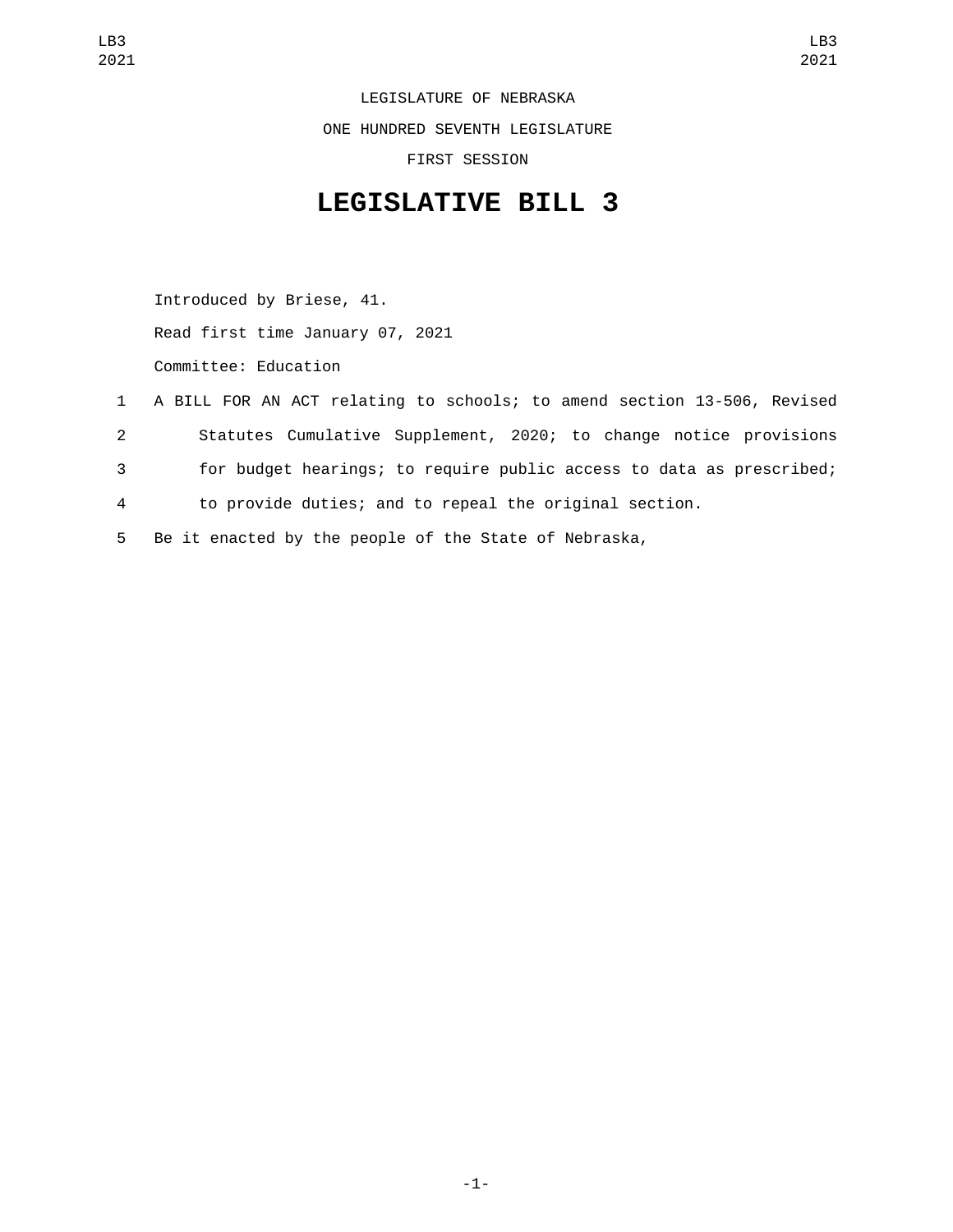Section 1. Section 13-506, Revised Statutes Cumulative Supplement, 2 2020, is amended to read:

 13-506 (1) Each governing body shall each year or biennial period conduct a public hearing on its proposed budget statement. Such hearing shall be held separately from any regularly scheduled meeting of the governing body and shall not be limited by time. Notice of place and time of such hearing, together with a summary of the proposed budget statement, shall be published at least four calendar days prior to the date set for hearing in a newspaper of general circulation within the governing body's jurisdiction. For purposes of such notice, the four calendar days shall include the day of publication but not the day of hearing. When the total operating budget, not including reserves, does not exceed ten thousand dollars per year or twenty thousand dollars per biennial period, the proposed budget summary may be posted at the governing body's principal headquarters. At such hearing, the governing body shall make at least three copies of the proposed budget statement available to the public and shall make a presentation outlining key provisions of the proposed budget statement, including, but not limited to, a comparison with the prior year's budget. Any member of the public desiring to speak on the proposed budget statement shall be allowed to address the governing body at the hearing and shall be given a reasonable amount of time to do so. After such hearing, the proposed budget statement shall be adopted, or amended and adopted as amended, and a written record shall be kept of such hearing. The amount to be received from personal and real property taxation shall be certified to the levying board after the proposed budget statement is adopted or is amended and adopted as amended. If the levying board represents more than one county, a member or a representative of the governing board shall, upon the written request of any represented county, appear and present its budget at the hearing of the requesting county. The certification of the amount to be received from personal and real property taxation shall

-2-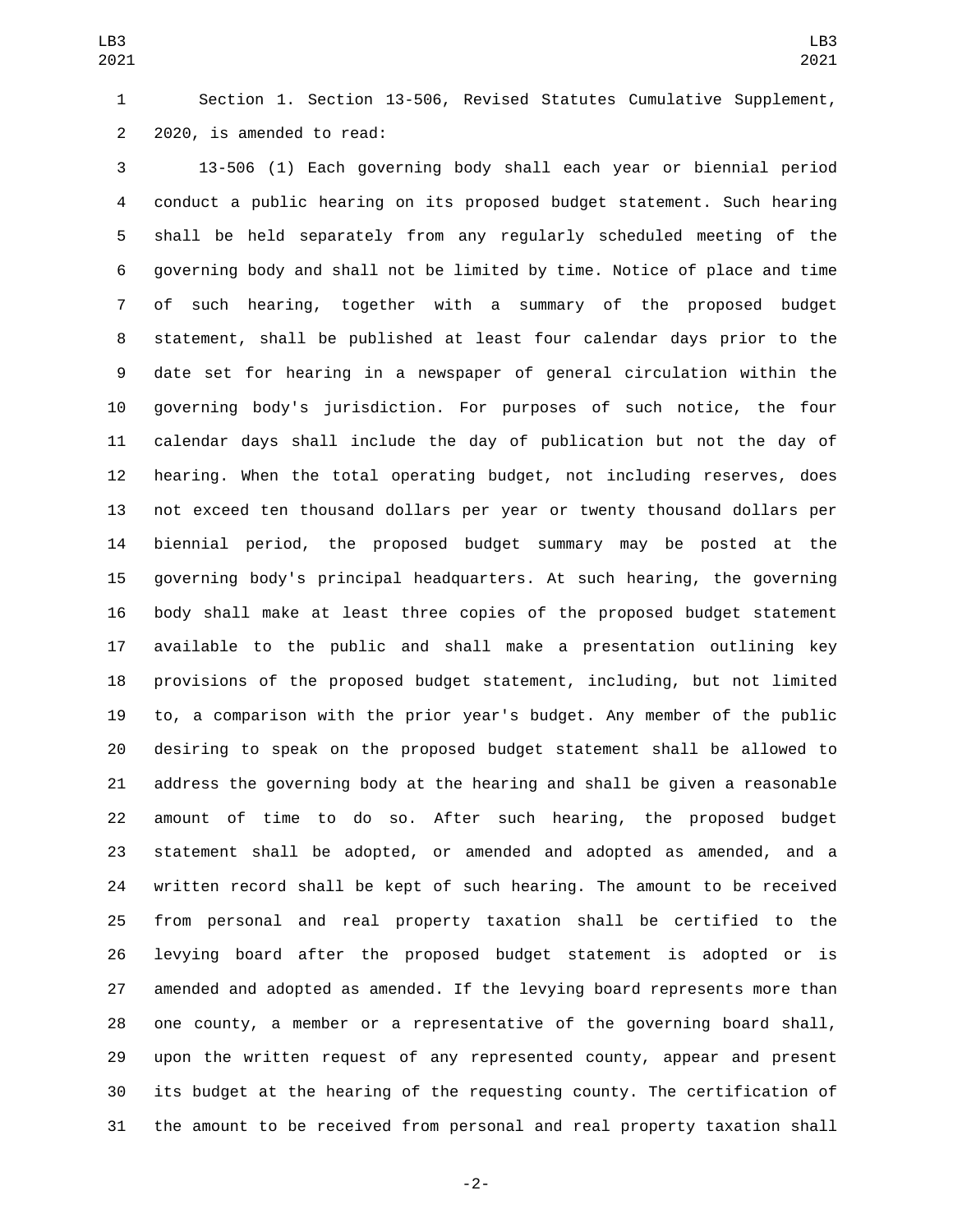specify separately (a) the amount to be applied to the payment of principal or interest on bonds issued by the governing body and (b) the amount to be received for all other purposes. If the adopted budget statement reflects a change from that shown in the published proposed budget statement, a summary of such changes shall be published within twenty calendar days after its adoption in the manner provided in this section, but without provision for hearing, setting forth the items 8 changed and the reasons for such changes.

 (2) Upon approval by the governing body, the budget shall be filed with the auditor. The auditor may review the budget for errors in mathematics, improper accounting, and noncompliance with the Nebraska Budget Act or sections 13-518 to 13-522. If the auditor detects such errors, he or she shall immediately notify the governing body of such errors. The governing body shall correct any such error as provided in section 13-511. Warrants for the payment of expenditures provided in the budget adopted under this section shall be valid notwithstanding any errors or noncompliance for which the auditor has notified the governing 18 body.

 (3) Each school district shall include in the notice required pursuant to subsection (1) of this section the following statement: For more information on statewide receipts and expenditures, and to compare cost per pupil and performance to other school districts, go to: [Insert Internet address for the web site established pursuant to section 2 of 24 <u>this act].</u>

 Sec. 2. The State Department of Education shall establish and maintain a web site that allows the public to access statewide and school district data regarding, at a minimum: Total receipts and receipts classified by source as local, county, state, federal, or other; total expenditures and expenditures classified by functions as determined by the department; cost per pupil as determined pursuant to section 79-598; and performance as reported pursuant to section 79-760.06.